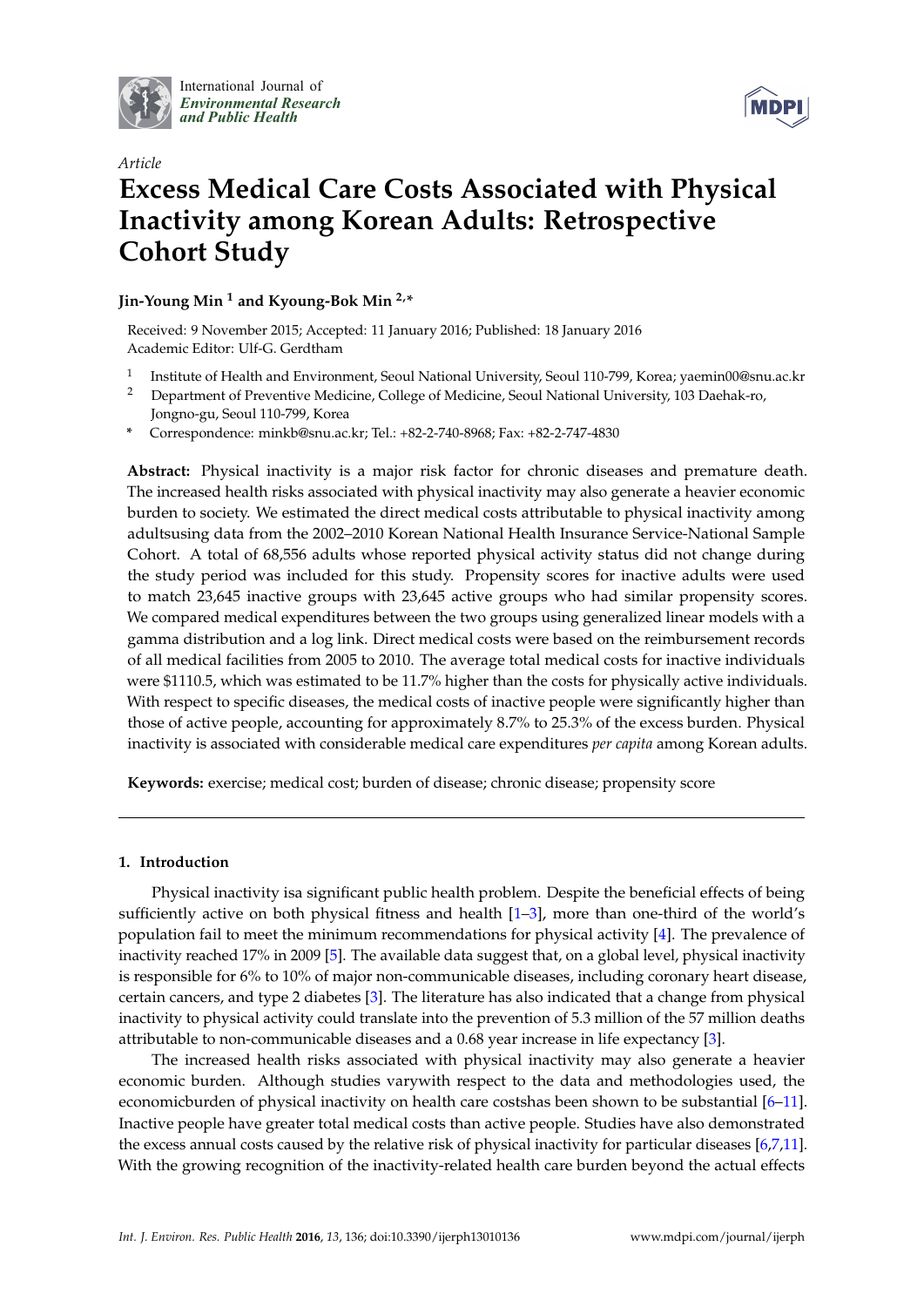on health, it is critical to quantify the medical care costs incurred by various diseases associated with physical inactivity and to assess the changes in medical costs over time.

In this study, we examined direct medical costs for physically inactive adults (aged 40–69 years) compared with the costs associated with physically active individuals using the 2002–2010 Korean National Health Insurance Service-National Sample Cohort (KNHIS-NSC). Medical expenditures included total medical costs and specific medical costs resulting from the treatment of specific diseases, for which physical inactivity has been identified as a risk factor, including cardiovascular, endocrine and metabolic, musculoskeletal, respiratory, digestive, neurological, and psychiatric diseases. We estimated the direct medical costs for all disease and for specific diseases for the period 2005–2010.

#### **2. Materials and Methods**

#### *2.1. Data Source and Study Population*

Korea's National Health Insurance system is a compulsory social insurance program coveringthe entire population with assistance from government subsidies. The KNHIS-NSC was retrospectivelyobtained from the January 2002 to December 2010cohort database (DB) of the Korean National Health InsuranceCorporation. The dataconstruction procedure is described in detail elsewhere [\[12](#page-6-7)[,13\]](#page-6-8).

Briefly, the KNHIS-NSC was extracted from the Korean National Health Insurance database. To ensurethat the sample was representative of the Korean population, a stratified random sampling design was used based on characteristics such as age, gender, income, residential area, and annual medical expenses; a total of 1,002,031 people were selected as a random sample of the population. The KNHIS-NSC was composed of a qualification DB, a treatment DB and an examination DB. The qualification DB included basic personal information, such as the resident registration number, residential address, national health insurance-related information, insurance fees, income and family relations. The treatment DB provided detailed annual treatmenthistories, including personal medical records, treatment, procedures, and prescription drugs. The examination DB included resultsfrom healthexaminations conducted through the National HealthInsurance Corporation.

We initially limited the current study to 137,119 subjects (40–69 years old) who had undergone biennial medical evaluations through the National HealthInsurance Corporation between 2002 and 2004. We excluded 60,425 people who had changed their physical activity status (*i.e.*, from physical activity to inactivity or *vice versa*) over the study period. We also excluded 2647 subjects who reported a history of cancer or tuberculosis at the evaluations and 5491 subjects with invalid or missing data; thus, 68,556 subjectsremained in the sample.After estimating propensity score and matching in a one to one ratio, the cohort used in the analysis of adults who were physically active *vs.* physically inactive included 47,290 subjects (Figure [1\)](#page-2-0).

All subjects gave their informed consent for inclusion before they participated in the study. The study was conducted in accordance with the Declaration of Helsinki, and the protocol was approved by the Ethics Committee of Ajou University Hospital (AJIRB-SBR-EXP-14-233).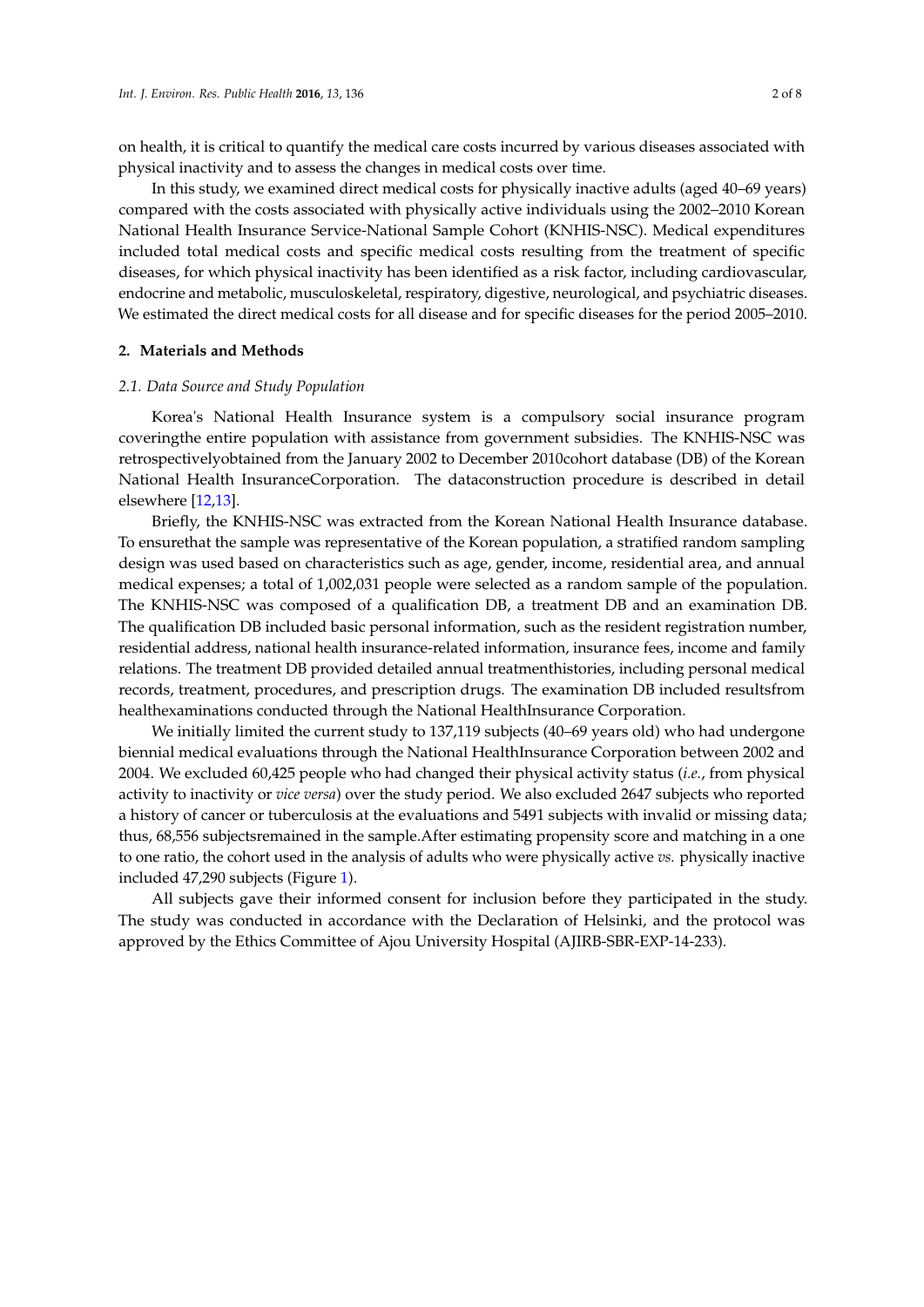<span id="page-2-0"></span>137,119 subjects (40-69 years old) who had undergone biennial medical evaluations through the National Health Insurance Corporation between 2002 and 2004



**Figure 1.** Flow chart of study population selection.

#### *2.2. Measurements*

Participants who underwent a biennial health examination responded to several health-related questionnaires seeking information on health behaviors and disease history. Among these questions, physical inactivity was based on the question "how many times a week do you exercise enough to work up a sweat?" (with responses including none, 1–2 times, 3–4 times, 5–6 times, and almost every day). We categorized the response of none as "physical inactivity" and 1–2 times or more per week as "physical activity". We defined people who were continuously physically inactive for the study period (2002–2010) as "physically inactivity" and those who were continuously active as "physically active".

Baseline characteristics were based on the responses collected in 2002–2004 and included age (40–49, 50–59, or 60–69 years), gender (male or female), income (Q1–Q4), residential area (rural or urban), cigarette smoking (yes or no), and alcohol drinking (yes or no). Body mass index (BMI) was calculated based on weight and height measurements obtained during medical evaluations, and the respondents were categorized as normal weight or less (<25.0 kg/m<sup>2</sup>) and overweight or more (≥25.0 kg/m<sup>2</sup>).

Morbidity was based on the claim data, and the specific diseases categories included cardiovascular diseases (ICD: C00–C99), endocrine and metabolic diseases (ICD: E00–E99), musculoskeletal diseases (ICD: M00–M99), respiratory diseases (ICD: J00–J99), digestive diseases (ICD: K00–K99), neurological diseases (ICD: G00–G99), and psychiatric diseases (ICD: F00–F99).

Direct medical costs were calculated as the sum of inpatient, outpatient, and prescription costs based on the reimbursement records of all medical facilities from 2005 to 2010. We converted these costs into the corresponding international dollars (IDs) based on 2012 purchasing powerparity.

### *2.3. Statistical Analysis*

To reduce the bias caused by the differences between two groups (physical active group *vs.* physical inactive group), the propensity score-matching method was used for this analysis [\[14\]](#page-6-9). Propensity scores for inactive adults were calculated from multivariable logistic regression model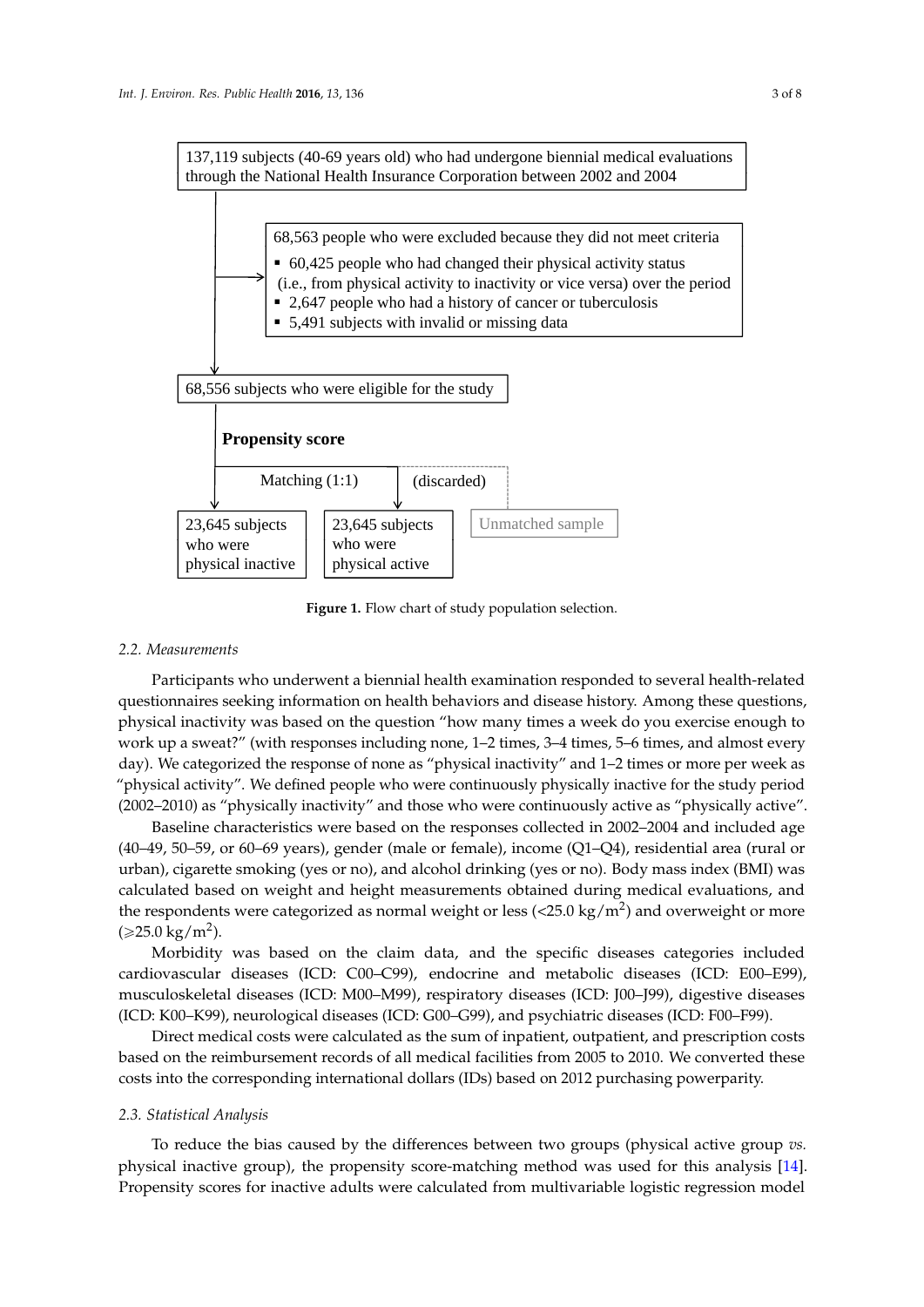including age, gender, income, residential area, cigarette smoking, alcohol consumption, and BMI, and then were used to match 23,645 inactive adults with 23,645 active adults who had similar propensity scores. Unadjusted baseline comparisons between physical inactive and physical active groups were based on the Chi-square tests.

As is typical with medical expenditure data, a large fraction of the samples included individuals who did not receive any care (zero spending) during the period of observation, and the health care expenditures are thus highly skewed.Therefore, we used multivariate generalized linear models with a gamma distribution and a log link to test differences in medical expenditures between physical active groups and inactive groups after adjustments for all baseline characteristics. The models predicted total and specific medical expenditures separately for adults with positive medical care costs. The physically inactive populationwas compared with active adults by calculating the mean and percentage difference in predicted medical costs.All analyses were performed using SAS 9.2 (SAS Institute, Cary, NC, USA), and the level of statistical significance was set at  $\alpha$  = 0.05.

## **3. Results**

Baseline characteristics of study population are summarized in Table [1.](#page-3-0) After matching, active and inactive individuals were similar in age, gender, income, residential area, and smoking or alcohol behaviors. There was a significant difference in the BMI distribution between them (*p* < 0.0001).

| <b>Variables</b>                            | <b>Active Group</b> |        | <b>Inactivity Group</b> |        | $p$ -Value $*$ |  |
|---------------------------------------------|---------------------|--------|-------------------------|--------|----------------|--|
|                                             | $(n = 23,645)$      |        | $(n = 23,645)$          |        |                |  |
| Age (year)                                  |                     |        |                         |        |                |  |
| $40 - 49$                                   | 11,791              | (50.1) | 11,755                  | (49.9) |                |  |
| $50 - 59$                                   | 7077                | (49.3) | 7269                    | (50.7) | 0.0737         |  |
| $60 - 69$                                   | 4777                | (50.8) | 4621                    | (49.2) |                |  |
| Gender                                      |                     |        |                         |        |                |  |
| Female                                      | 12,517              | (49.9) | 12,559                  | (50.1) | 0.6988         |  |
| Male                                        | 11,128              | (50.1) | 11,086                  | (49.9) |                |  |
| Income (won)                                |                     |        |                         |        |                |  |
| Q1                                          | 4576                | (51.0) | 4403                    | (49.0) | 0.0667         |  |
| Q2                                          | 5450                | (49.1) | 5649                    | (50.9) |                |  |
| Q3                                          | 5415                | (50.2) | 5365                    | (49.8) |                |  |
| Q4                                          | 8204                | (49.9) | 8228                    | (50.1) |                |  |
| Residential area                            |                     |        |                         |        |                |  |
| Rural                                       | 11,605              | (49.7) | 11,733                  | (50.3) | 0.2391         |  |
| Urban                                       | 12,040              | (50.3) | 11,912                  | (49.7) |                |  |
| Cigarettesmoking                            |                     |        |                         |        |                |  |
| No                                          | 16,899              | (49.8) | 17,026                  | (50.2) | 0.1946         |  |
| Yes                                         | 6746                | (50.5) | 6619                    | (49.5) |                |  |
| Alcohol drinking                            |                     |        |                         |        |                |  |
| No                                          | 13,267              | (49.7) | 13,452                  | (50.4) | 0.0862         |  |
| Yes                                         | 10,378              | (50.5) | 10,193                  | (49.6) |                |  |
| BMI $(kg/m^2)$                              |                     |        |                         |        |                |  |
| Normal or less (BMI < 25)                   | 15,043              | (48.6) | 15,898                  | (51.4) | < 0.0001       |  |
| Overweight or more ( $\text{BMI} \geq 25$ ) | 8602                | (52.6) | 7747                    | (47.4) |                |  |

<span id="page-3-0"></span>**Table 1.** Baseline characteristics of the study population: physical active groups and physically inactive groups (2002–2004) unit: *n* (%).

**\*** *p*-value for the Chi-square test statistic.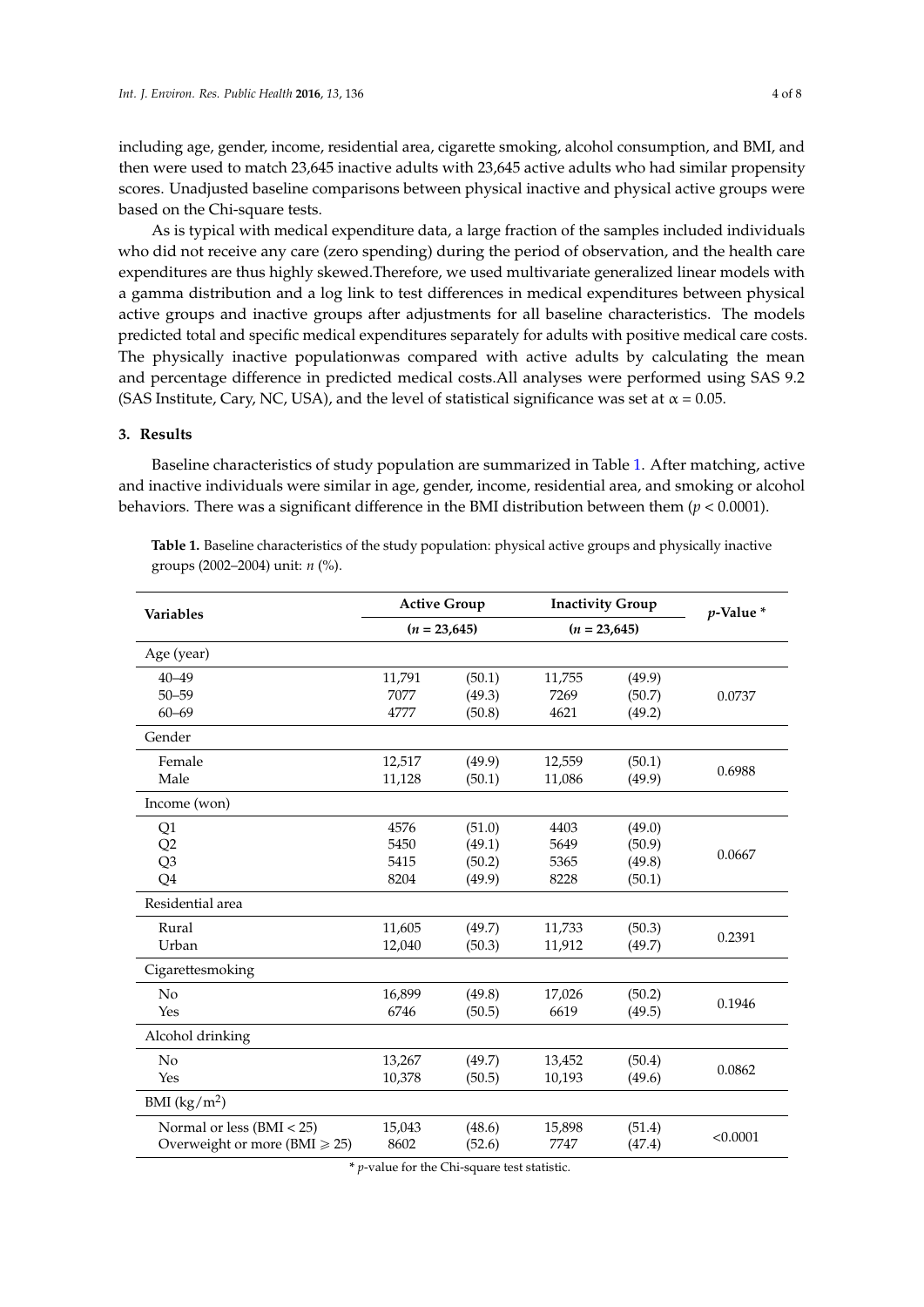Figure [2](#page-4-0) depicts medical expenditures for physically inactive and active people.The left column comparesthe average medical expensesfrom 2005 to 2010 between physical inactive and physical active groups, while the right figure presents the changes in age-adjusted medical expenditures during the study periods between the two groups. The total medical expenditures for physically inactive people were higher than those for active people.

<span id="page-4-0"></span>

**Figure 2.** Medical expenditures for physically inactive and active people.

Table [2](#page-4-1) reports estimates of the per capita accumulated medical costs for all diseases and for specific diseases among inactive and active people for the 2005 to 2010 period. The estimates were derived from the least-squares regression results among subjects who accrued expenditures. The average total medical cost of inactive individuals was \$1110.5, which was estimated to be 11.7% higher than the costs for physically active individuals. With respect to specific diseases, the medicalcostsof inactive peoplewere significantly higher than those of active people, accounting for approximately 8.7% to 25.3% of the excess burden: \$902.8 *vs.* \$767.8 for cardiovascular diseases, \$932.9 *vs.* \$744.5 for endocrine and metabolic diseases, \$475.6 *vs.* \$422.8 for musculoskeletal diseases, \$380.1 *vs.* \$324.1 for respiratory diseases, \$665.1 *vs.* \$572.3 for digestive diseases, \$723.5 *vs.* \$665.4 for neurological diseases, and \$572.5 *vs.* \$489.9 for psychiatric diseases, respectively.

**Variables Active Group Inactivity Group % Increase** † *p***-Value Mean \*(95% CI) Mean \*(95% CI)** Total medical expenditures 994.1 (977.0–1011.6) 1110.5 (1091.0–1130.3) 11.7 <0.0001 Medical costs from specific diseases Cardiovascular disease (*n* = 29,263) 767.8 (747.3–788.7) 902.8 (878.2–928.1) 17.6 <0.0001<br>Endocrine and metabolic diseases (*n* = 28,204) 744.5 (723.9–765.5) 932.9 (906.7–959.9) 25.3 <0.0001

Endocrine and metabolic diseases (*n* = 28,204) 744.5 (723.9–765.5) 932.9 (906.7–959.9) 25.3 <0.0001 Musculoskeletal disease (*n* = 40,891) <br>
Respiratory disease (*n* = 42,778) <br>
(324.1 (316.9–331.5) 380.1 (371.3–389.0) 17.3 <0.0001

<span id="page-4-1"></span>**Table 2.** Estimates of *per capita* accumulated medical costs: physically active groups and physically inactive groups (2005–2010) unit: international dollars.

| Respiratory disease ( $n = 42,778$ )                                                                                                                                                                                     | 324.1 | $(316.9 - 331.5)$ | 380.1 | $(371.3 - 389.0)$ | 17.3 | < 0.0001 |
|--------------------------------------------------------------------------------------------------------------------------------------------------------------------------------------------------------------------------|-------|-------------------|-------|-------------------|------|----------|
| Digestive disease ( $n = 44,259$ )                                                                                                                                                                                       | 572.3 | $(560.5 - 584.2)$ | 665.1 | $(651.2 - 679.3)$ | 16.2 | < 0.0001 |
| Neurologic disease ( $n = 22,057$ )                                                                                                                                                                                      | 665.4 | $(641.6 - 690.1)$ | 723.5 | $(697.6 - 750.3)$ | 8.7  | 0.0002   |
| Psychiatric disease $(n = 20,700)$                                                                                                                                                                                       | 489.9 | $(472.3 - 508.1)$ | 572.5 | $(551.9 - 594.0)$ | 16.9 | < 0.0001 |
| * Mean medical costs predicted from a generalized linear regression model with a gamma distribution and<br>a log link controlling for age, gender, income, residential area, cigarette smoking, alcohol consumption, and |       |                   |       |                   |      |          |
| BMI; <sup>†</sup> Percentage of health care expenditures was calculated by dividing the sum of differences in health care                                                                                                |       |                   |       |                   |      |          |

expenditures for inactive adults compared to being active by the total predicted expenditures for all adults.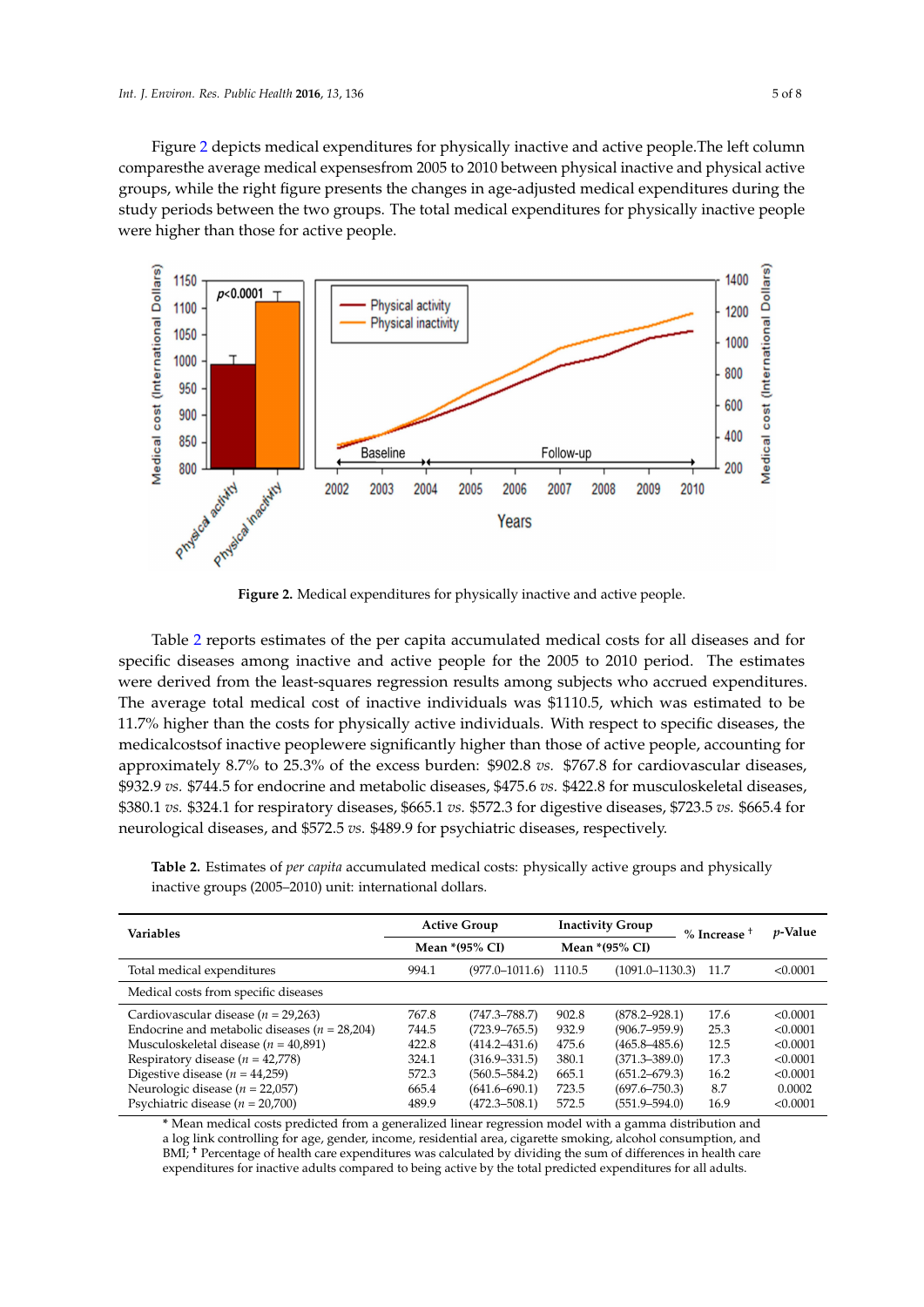### **4. Discussion**

We found that physical inactivity is associated with considerable per capita medical care expenditures among Korean adults. During the period from 2005 to 2010, physical inactivity generated an excess burden on per capita medical costs, accounting for 11.7% of all diseases and 8.7% to 25.3% of specific diseases including cardiovascular, endocrine and metabolic, musculoskeletal, respiratory, digestive, neurological, and psychiatric diseases. Our findings suggest that the increased health risks associated with physical inactivity may aggravate the healthcare burden.

Physical inactivity is a leading risk factor for non-communicable diseases and premature mortality [\[3,](#page-6-1)[15\]](#page-6-10). Relative to active people, physically inactive peopleexhibiteda higher risk of cardiovascular and metabolic disease, obesity, musculoskeletal health problems, and symptoms of anxiety and depression [\[16](#page-6-11)[–19\]](#page-7-0). Overall, studies have demonstrated that there is a substantial economic burden attributable to physical inactivity [\[6–](#page-6-4)[11\]](#page-6-5). Specifically, Begg *et al.* estimated the burden attributable to physical inactivity as 6.6% of the total burden of disease and 23.7% of the total cardiovascular disease burden in Australia [\[20\]](#page-7-1). Martina *et al.* noted that, on an annual basis, 1.4 million cases of diseaseand 1.6 and 0.8 billion Swiss francs in direct and indirect costs, respectively, were attributable to physical inactivity [\[21\]](#page-7-2). Allender *et al.* indicated that physical inactivitywas responsible for £1.06 billion of the direct health cost burdenin the UK, of which a large proportion was due to ischmic heart disease (£526 million), stroke ( $£347$  million) and diabetes mellitus (£101 million) [\[6\]](#page-6-4). Katzmarzyk *et al.* estimated a considerable public health burden associated with physical inactivity, accounting for 2.6% (\$5.3 billion) of the total health care costs in Canada in 2001 [\[8\]](#page-6-12). The burden generated from coronary artery disease (\$1.7 billion), osteoporosis (\$1.5 billion), and stroke (\$765 million) represented a large proportion of this total. Garrett *et al.* estimated the total medical expenditures attributable to physical inactivity among adult Blue Cross members in Minnesota [\[7\]](#page-6-6). The authors found that \$83.6 million ofthe expenditure was attributable to physical inactivity, of particularly related to heart disease (\$35.3 million for ischemic heart disease and \$10.8 million for hypertension), stroke (\$10.8 million), and depression and anxiety (\$9.1 million). Notably, although studies differ in the methods used to estimate the burden of disease attributable to physical inactivity, physical inactivity is increasingly imposing a clear and substantial burden on the population and on health care services. Consistent with our findings, physical inactivity imposes substantial medical costs when considered from the perspective of all or specific diseases.

To the best of our knowledge, this work is the first retrospective study to estimate the cumulative or annual medical costs *per capita* attributable to physical inactivity over a 5-year follow-up period while allowing for important comparisons of the medical care burden for all diseases and for specific diseases between physically active and inactive groups. However, several limitations should be considered. The NHID-cohort was based on medical expensesfor which medical institutions submitted reimbursement claimsand includeonly the amount paid by insurance;the DB did not include costs that were not covered or out-of-pocket payments, copayments, and non-national health insurance coverage. This limitation may have led to an underestimation of the direct medical costs associated with physical inactivity. In addition, we used propensity score matching approach to balance the covariates in the two groups but cannot exclude the possibility of bias resulting from residual confounding variable effects or reverse causation related to physical inactivity.

#### **5. Conclusions**

In conclusion, this study estimated direct medical costs for all disease and for specific diseases—cardiovascular, endocrine and metabolic, musculoskeletal, respiratory, digestive, neurological, and psychiatric diseases-between physically inactive and physically active adults. This study showed that the economic burden of physical inactivity in Korea appears to be substantial. Effective strategies for encouraging physical activity may facilitate numerous health improvements and offer significant health and economic benefits.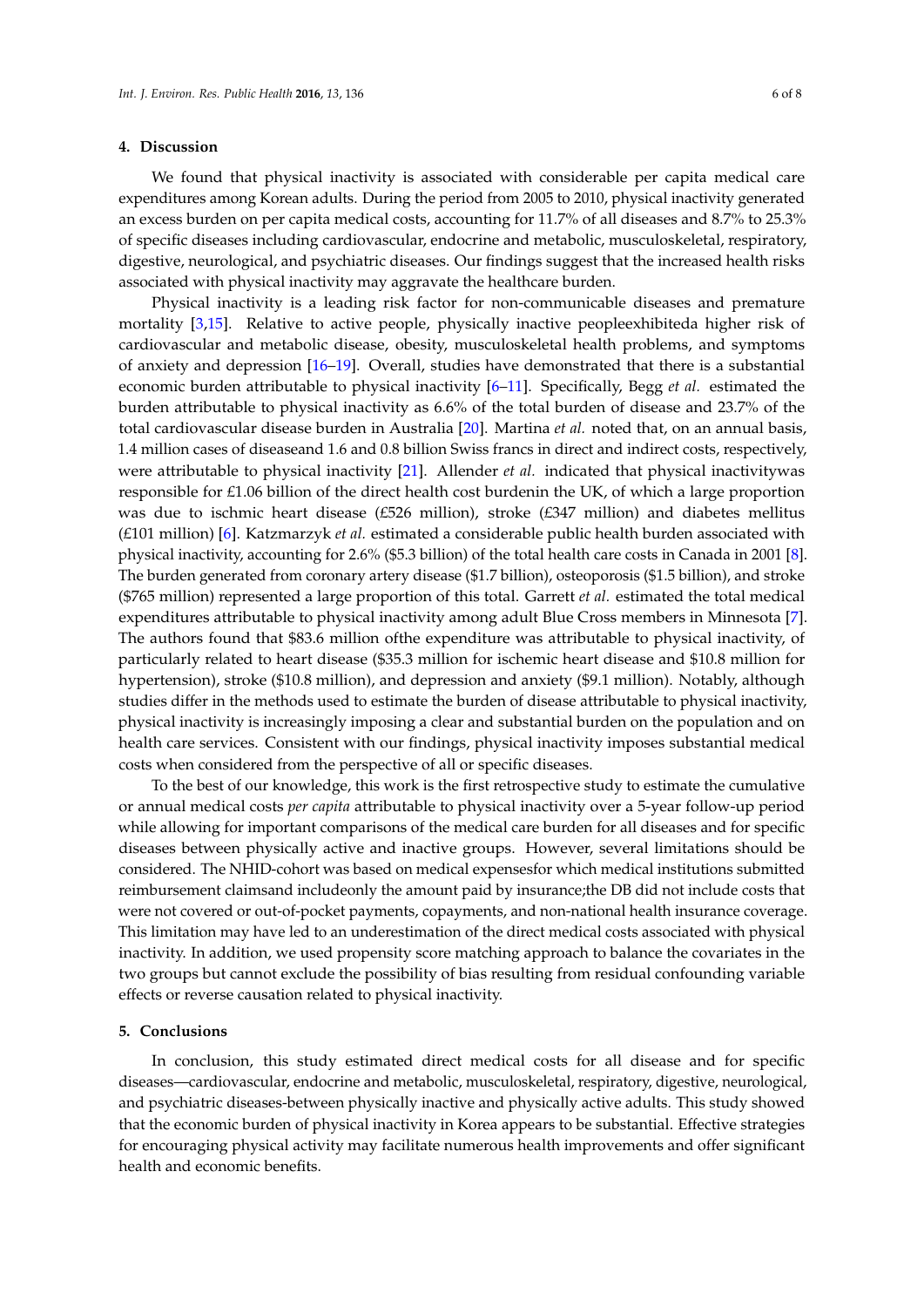**Acknowledgments:** This work was supported by Basic Science Research Program through the National Research Foundation of Korea (NRF) funded by the Ministry of Education, Science and Technology (Grant No. 2015R1A1A3A04000923, 2015R1D1A1A01059048). This work was supported by the Education and Research Encouragement Fund of Seoul National University Hospital.

**Author Contributions:** Jin-Young Min contributed to designing statistical analyses, interpretation of data and drafted the manuscript for publication; Kyoung-Bok Min contributed to conception and design of the study, acquisition of data, analysis and interpretation of data and drafted themanuscript. All authors read and approved the final manuscript.

**Conflicts ofInterest:** The authors declare no conflict of interest.

#### **References**

- <span id="page-6-0"></span>1. Warburton, D.E.; Nicol, C.W.; Bredin, S.S. Health benefits of physical activity: The evidence. *CMAJ* **2006**, *174*, 801–809. [\[CrossRef\]](http://dx.doi.org/10.1503/cmaj.051351) [\[PubMed\]](http://www.ncbi.nlm.nih.gov/pubmed/16534088)
- 2. Blair, S.N.; Cheng, Y.; Holder, J.S. Is physical activity or physical fitness more important in defining health benefits? *Med. Sci. Sports Exerc.* **2001**, *33*, S379–S399. [\[CrossRef\]](http://dx.doi.org/10.1097/00005768-200106001-00007) [\[PubMed\]](http://www.ncbi.nlm.nih.gov/pubmed/11427763)
- <span id="page-6-1"></span>3. Lee, I.M.; Shiroma, E.J.; Lobelo, F.; Puska, P.; Blair, S.N.; Katzmarzyk, P.T. Effect of physical inactivity on major non-communicable diseases worldwide: An analysis of burden of disease and life expectancy. *Lancet* **2012**, *380*, 219–229. [\[CrossRef\]](http://dx.doi.org/10.1016/S0140-6736(12)61031-9)
- <span id="page-6-2"></span>4. World Health Organization. *Global Recommendations on Physical Activity for Health*; World Health Organization: Geneva, Switzerland, 2010.
- <span id="page-6-3"></span>5. World Health Organization. Global Health Risks. Mortality and Burden of Disease Attributable Selected Major Risks, 2009. Available online: http://www.Who.Int/healthinfo/global\_burden\_disease/ globalhealthrisks\_report\_full.Pdf (accessed on 15 January2015).
- <span id="page-6-4"></span>6. Allender, S.; Foster, C.; Scarborough, P.; Rayner, M. The burden of physical activity-related ill health in the UK. *J. Epidemiol. Community Health* **2007**, *61*, 344–348. [\[CrossRef\]](http://dx.doi.org/10.1136/jech.2006.050807) [\[PubMed\]](http://www.ncbi.nlm.nih.gov/pubmed/17372296)
- <span id="page-6-6"></span>7. Garrett, N.A.; Brasure, M.; Schmitz, K.H.; Schultz, M.M.; Huber, M.R. Physical inactivity: Direct cost to a health plan. *Am. J. Prev. Med.* **2004**, *27*, 304–309. [\[CrossRef\]](http://dx.doi.org/10.1016/j.amepre.2004.07.014) [\[PubMed\]](http://www.ncbi.nlm.nih.gov/pubmed/15488360)
- <span id="page-6-12"></span>8. Katzmarzyk, P.T.; Janssen, I. The economic costs associated with physical inactivity and obesity in Canada: An update. *Can. J. Appl. Physiol.* **2004**, *29*, 90–115. [\[CrossRef\]](http://dx.doi.org/10.1139/h04-008) [\[PubMed\]](http://www.ncbi.nlm.nih.gov/pubmed/15001807)
- 9. Pratt, M.; Macera, C.A.; Wang, G. Higher direct medical costs associated with physical inactivity. *Physician Sportsmed.* **2000**, *28*, 63–70.
- 10. Wang, F.; McDonald, T.; Reffitt, B.; Edington, D.W. BMI, physical activity, and health care utilization/costs among medicare retirees. *Obes. Res.* **2005**, *13*, 1450–1457. [\[CrossRef\]](http://dx.doi.org/10.1038/oby.2005.175) [\[PubMed\]](http://www.ncbi.nlm.nih.gov/pubmed/16129728)
- <span id="page-6-5"></span>11. Wang, G.; Pratt, M.; Macera, C.A.; Zheng, Z.J.; Heath, G. Physical activity, cardiovascular disease, and medical expenditures in U.S. Adults. *Ann. Behav. Med.* **2004**, *28*, 88–94. [\[CrossRef\]](http://dx.doi.org/10.1207/s15324796abm2802_3) [\[PubMed\]](http://www.ncbi.nlm.nih.gov/pubmed/15454355)
- <span id="page-6-7"></span>12. National Health Insurance Corporation. Available online: http://www.Nhis.Or.Kr/retrievehomemain.Xx (accessed on 15 January 2015).
- <span id="page-6-8"></span>13. Jee, S.H.; Sull, J.W.; Park, J.; Lee, S.Y.; Ohrr, H.; Guallar, E.; Samet, J.M. Body-mass index and mortality in Korean men and women. *N. Engl. J. Med.* **2006**, *355*, 779–787. [\[CrossRef\]](http://dx.doi.org/10.1056/NEJMoa054017) [\[PubMed\]](http://www.ncbi.nlm.nih.gov/pubmed/16926276)
- <span id="page-6-9"></span>14. Faries, D.E.; Leon, A.C.; Maria, H.J.; Obenchain, R.L. *Analysis of Observational Health Care Data Using SAS®*; SAS Institute Inc.: Cary, NC, USA, 2010.
- <span id="page-6-10"></span>15. Leitzmann, M.F.; Park, Y.; Blair, A.; Ballard-Barbash, R.; Mouw, T.; Hollenbeck, A.R.; Schatzkin, A. Physical activity recommendations and decreased risk of mortality. *Arch. Intern. Med.* **2007**, *167*, 2453–2460. [\[CrossRef\]](http://dx.doi.org/10.1001/archinte.167.22.2453) [\[PubMed\]](http://www.ncbi.nlm.nih.gov/pubmed/18071167)
- <span id="page-6-11"></span>16. Franco, O.H.; de Laet, C.; Peeters, A.; Jonker, J.; Mackenbach, J.; Nusselder, W. Effects of physical activity on life expectancy with cardiovascular disease. *Arch. Intern. Med.* **2005**, *165*, 2355–2360. [\[CrossRef\]](http://dx.doi.org/10.1001/archinte.165.20.2355) [\[PubMed\]](http://www.ncbi.nlm.nih.gov/pubmed/16287764)
- 17. Caspersen, C.J.; Powell, K.E.; Christenson, G.M. Physical activity, exercise, and physical fitness: Definitions and distinctions for health-related research. *Public Health Rep.* **1985**, *100*, 126–131. [\[PubMed\]](http://www.ncbi.nlm.nih.gov/pubmed/3920711)
- 18. Dunn, A.L.; Trivedi, M.H.; O'Neal, H.A. Physical activity dose-response effects on outcomes of depression and anxiety. *Med. Sci. Sports Exerc.* **2001**, *33*, S587–S597. [\[CrossRef\]](http://dx.doi.org/10.1097/00005768-200106001-00027) [\[PubMed\]](http://www.ncbi.nlm.nih.gov/pubmed/11427783)